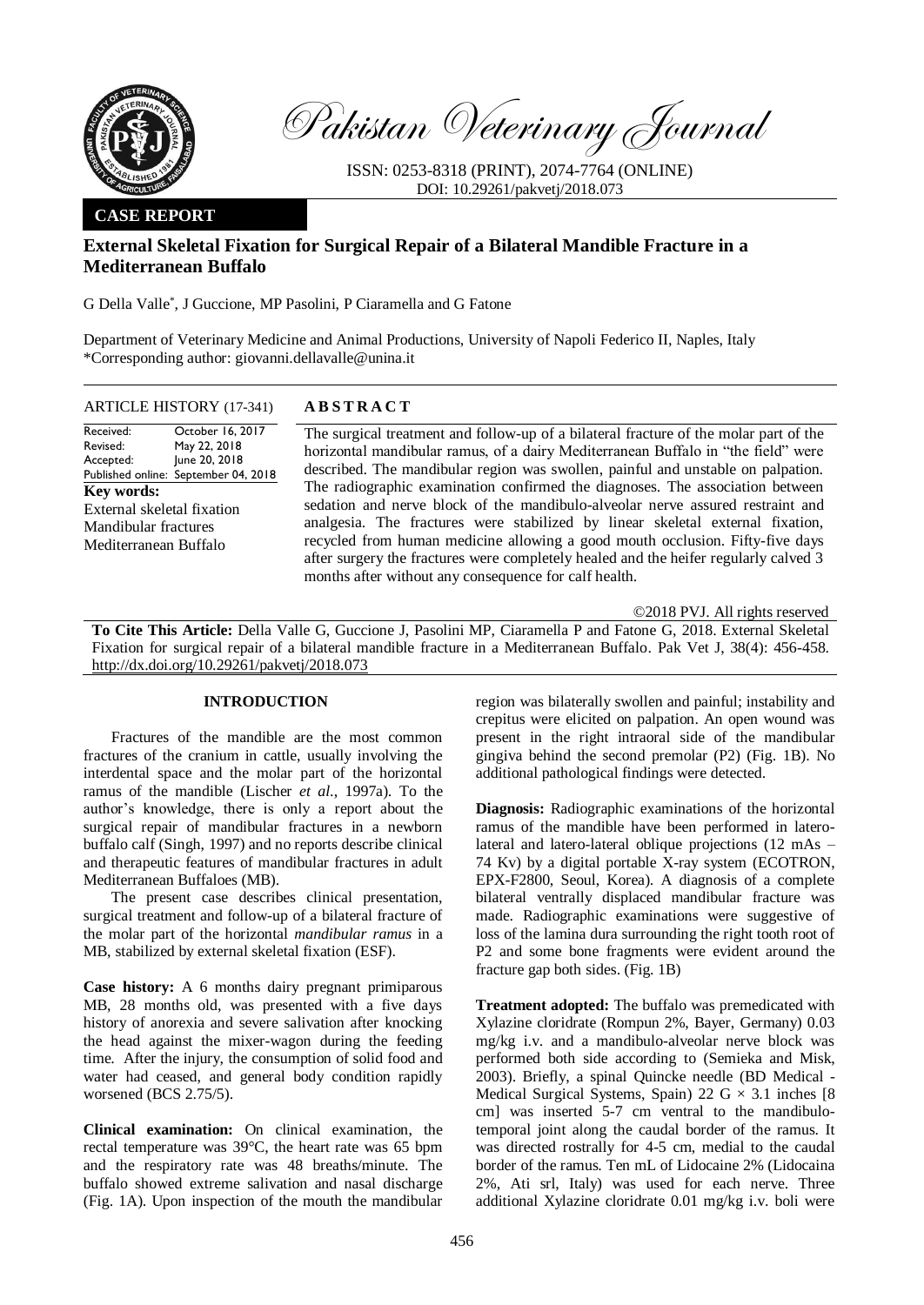administered during surgery to maintain an adequate plane of sedation. The fractures were reduced and stabilized by linear skeletal external fixator (lESF). After the routine aseptic preparation of the surgical field, the first smooth Kirschner pin (4mm ø x 250mm; Alcyon, Italy) was placed as a full pin in the rostral part of the jaw, back to the forth incisive. The forward traction on the first full pin allowed the reduction of fracture. The reduction was considered good in presence of correct anatomical occlusion of the mouth (Fig. 2B). One positive threaded pin (4mm ø x 150mm; Alcyon, Italy) was placed, in both sides, cranial to the *incisura vasorum* in order to preserve the parotid duct and the artery and the facial vein. Two other threaded pins  $(4 \text{ mm } \phi \text{ x})$ 150mm; Alcyon, Italy) were placed approximately 5cm rostrally and caudally to the fracture gap. All pins were connected to the bars (6mm  $\phi$  x 500mm; Alcyon, Italy) through ESF clamps (4/6 size; Alcyon, Italy). A supplementary connecting system, Polymethyl-Methacrylate (PMMA; Fast fix "Formatray", Alcyon, Italy), was applied around clamps and bars involving pins.

Sodium [Benzyl penicillin Procaine,](https://www.google.it/search?espv=2&biw=1517&bih=735&q=benzylpenicillin+sodium+%2B+benzylpenicillin+procaine+%2B+dihydrostreptomycin&spell=1&sa=X&ved=0ahUKEwiCm6iolPfRAhWNSxoKHbH5DLYQvwUIFygA)  [Dihydrostreptomycin](https://www.google.it/search?espv=2&biw=1517&bih=735&q=benzylpenicillin+sodium+%2B+benzylpenicillin+procaine+%2B+dihydrostreptomycin&spell=1&sa=X&ved=0ahUKEwiCm6iolPfRAhWNSxoKHbH5DLYQvwUIFygA) (Fatromicina FATRO,Italy) 30mL/kg q.d. i.m. and Meloxicam (Metacam, Boeringher Ingelheim, Germany) 0.5 mg/kg q.d. i.v., were administered for 10 and 7 days, respectively. Approximately 24h post-surgery, the MB was able to drink, chew and ruminate; physical general condition rapidly improved. Five days after surgery the farmer referred the traumatic pull out of three half pins on the left side. Therefore, a telescoping unilateral dynamic External Skeletal Fixator (dESF) recycled from human medicine (Monotube® TriaxTM Unilateral External Fixation System; Stryker®, Kalamazoo, Italy) was chosen and applied, opportunely cleaned and sterilized (Fig. 2AC). Sedation and mandibulo-alveolar nerve blocks were performed as previously described.

The dESF was applied using the rostral full pin, placed in the previous surgery, and other 3 positive threaded pins (4mm ø x 16cm; Alcyon Italia S.p.A.) were placed through the dedicated clamps. All pins were inserted with the same technique of the previous implant. Other 10 and 5 days of antibiotic and NSAID were prescribed, respectively.

Fifty-five days after the second surgery, the good clinical condition and the radiological findings set the condition for an immediate removal of both the implants (Fig. 3). Moderate cutaneous and pin tract infections were treated with topic administration of Oxytetracycline spray (NeoSprayCaf®, q.d. for 4 days, Farmaceutici, Italy). No infections were instead detected within the oral cavity. The heifer regularly calved 3 months after (esteemed calving time) without any consequence of calf health.

#### **DISCUSSION**

According to authors knowledge this is the first clinical case describing the surgical treatment of a complete, bilateral mandibular fractures in a dairy MB. Fractured bones' repair is not commonly described in MB (Lischer *et al*., 1997a) and no reports about mandibular fracture in adults exist. The surgical approach in our case was based on bovine studies (Lischer *et al*., 1997a) and on economic considerations.



Fig. 1: Picture showing the inability to close the mouth at first clinical presentation (A). Lateral radiograph of the Mediterranean Buffalo head at the first presentation. On the right side the fracture line (star) is cranial the second premolar (P2) (B).



**Fig. 2:** Monotube® TriaxTM left in place (A). Picture showing MB mouth occlusion obtained after surgery (B). Drawing represent the fracture lines and fixation systems in place (C).



**Fig. 3:** Lateral oblique radiograph of the Mediterranean Buffalo head, at 55 days after surgery and after implants removing. Right side: good reduction and bone healing (star). Left side: adequate bone reaction despite non-anatomical reduction (arrow).

We used the dosage of Xylazine indicated for bovines. At the best of our knowledge, no studies are present about the use of Xylazine in buffalo, even if Xylazine is one of the most used drugs in Buffalo clinical practice. Some concerns exist about the use of Xylazine in pregnant cows because of its oxytocine-like effects (Piccinno *et al*., 2016). However, in *in vitro* studies, Xylazine induced modest effects on contractility in bovine uterine strips from 90 to 120 and 150 to 180 days of pregnancy and lidocaine decreased the tonic effect on pregnant uteri. The combination between sedation and local nerve block of the mandibulo-alveolar nerve was chosen to assure restraint and analgesia during the standing surgery. These techniques are considered safe and inexpensive while providing analgesia with minimal adverse effects (Re *et al*., 2016). In this case the nerve